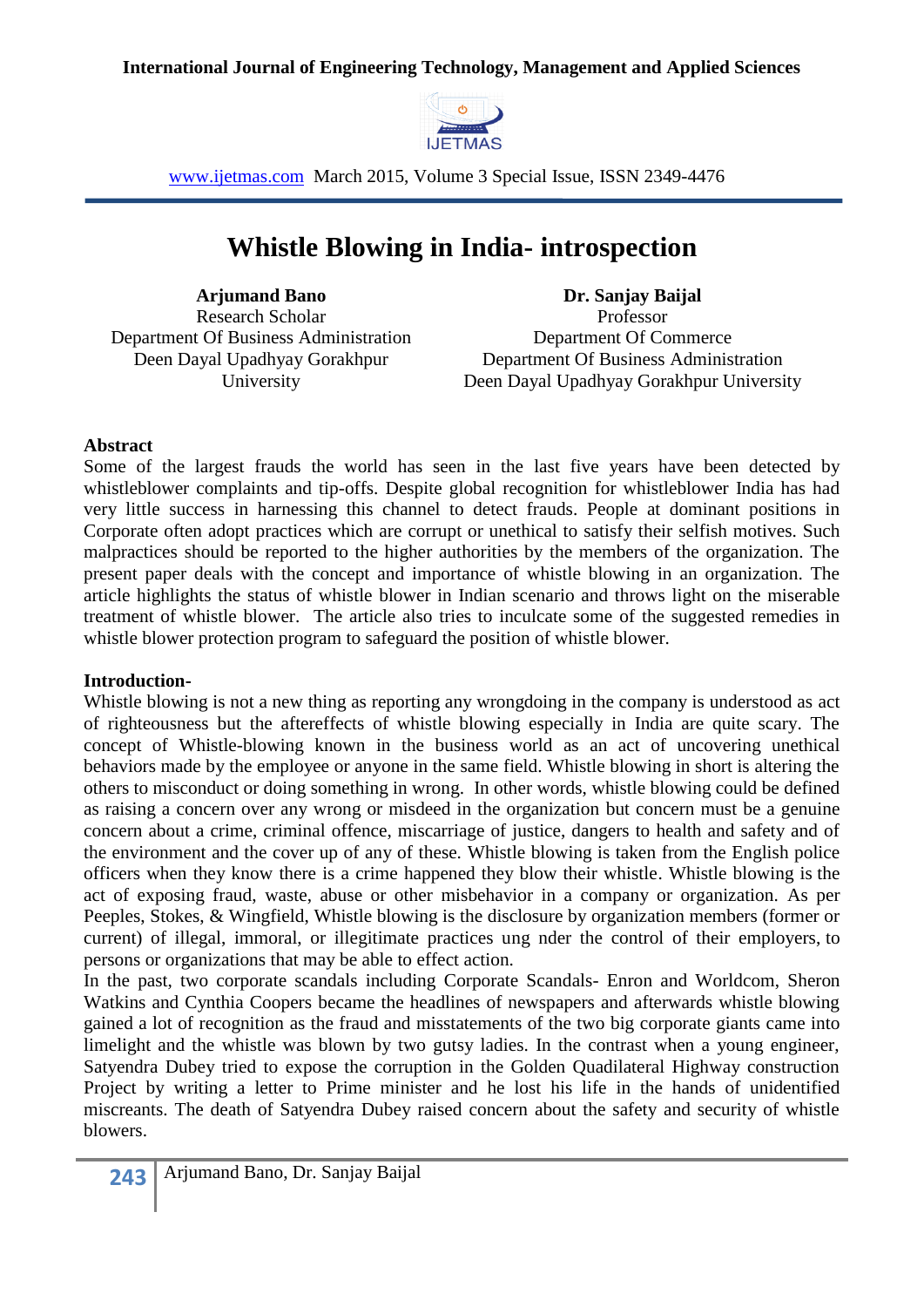

#### www.ijetmas.com March 2015, Volume 3 Special Issue, ISSN 2349-4476

A **whistleblower** is a person who exposes [misconduct,](http://en.wikipedia.org/wiki/Misconduct) alleged dishonest or illegal activity occurring in an organization. The alleged misconduct may be classified in many ways; for example, a violation of a [law,](http://en.wikipedia.org/wiki/Law) rule, regulation and/or a direct threat to [public interest,](http://en.wikipedia.org/wiki/Public_interest) such as [fraud,](http://en.wikipedia.org/wiki/Fraud) health and safety violations, and [corruption.](http://en.wikipedia.org/wiki/Political_corruption) Whistleblowers may make their allegations internally or externally. Whistle-blowing refers to an employee's informing the public about the illegal or immoral behavior of an employer or organization.

There is a vast difference between complaint and whistle blowing, as any complaint can't be included in the category of whistle blowing, the complaint has to be related with current or ex workplace and complaints made by service users, relatives or representatives is not whistle blowing.

# **Types of Whistle Blowing**

 **Internal whistle-blowing**: it is blowing the whistle inside the organization for exampledesignated officer, workers or bosses in the same organization.

**External whistle-blowing:** blowing the whistle to law enforcement agencies or to teams worried with the matters for example Lawyers, Mass media, law enforcement.

# **Reasons for Whistle-Blowing**

 **Unlawful behavior:** There are many forms of behaviors and illegal actions so in this case must to blow the whistle because it will lead to very bad result .for example, someone will lose his /her life or lose his/her job.

 **Un-procedural behavior:** Behavior may be un-technical since it interrupts clearly communicated actions in the form of rules and policies that leading the operations of the organization.

Immoral behavior: Its mean the behavior will be illegal because he/she not going or following the world behavior guidelines for example: Safety, respecting, honest, responsibility .Illegal behavior may hurt the others feelings .In this kind of situation you must not blow your whistle.

 **Wasteful behavior:** This behavior if the person trying to waste the resource of company. So, you have to tell your boss about what's happen. Example, There was an employee in a municipality. He is a manger of equipment's store and he steals some equipment. His colleague couldn't keep silent he take an action and tell the boss about that.

The decision to blow the whistle is backed by both moral and practical reasons. There are various reasons cited by Researchers (**Nader et.al. 1972 and Dandekar1993)** for whistle blowing:

- Misuse of official funds for private purposes.
- Official powers used for private gain.
- Discrimination by age, race, or sex.
- Corruption.
- Dumping of industrial pollutants causing harm to public.
- Deceptive advertising.
- Non-enforcement of laws.
- Adulteration.
- Sexual harassment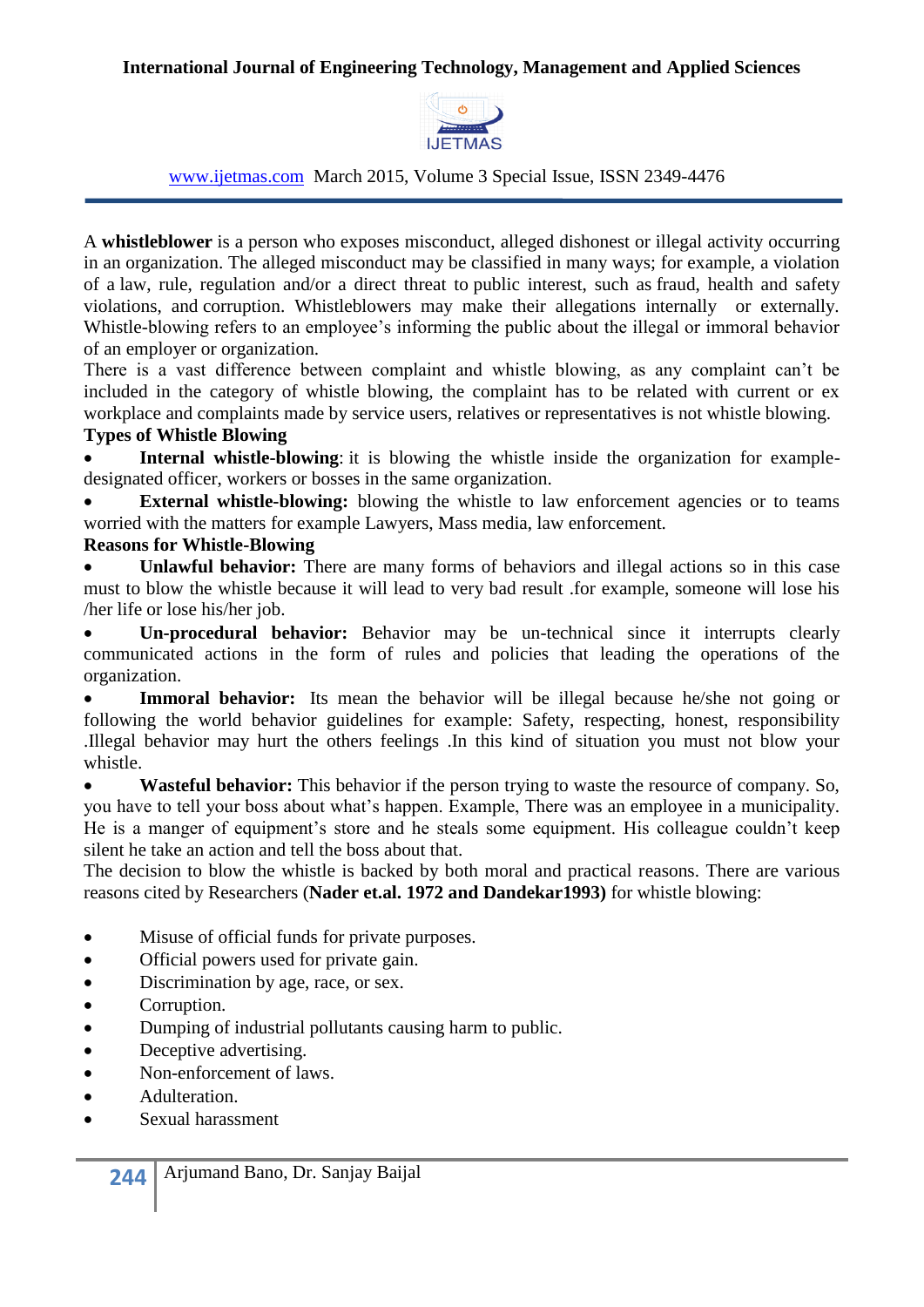

www.ijetmas.com March 2015, Volume 3 Special Issue, ISSN 2349-4476

# **Benefits of Whistle Blowing**

The sense of doing right things and intolerance of misconduct is regarded in society and the person who owes such qualities is also respected. Such people are intrepid, brave, courageous, and responsible and live with high moral values and ideologies. The posses the courage to stand against the misconduct and malpractice which they believe is unethical. They are loyal people and get a lot of happiness in making the society better and never listen to their selfish desires but the decision of whistle blowing is not easy as they face innumerous repercussions of their act so it is important that the organization and Government should support such people and strengthen their willpower so that they could stand against misdeeds and misconduct with more power and vigor.

# **The Benefits of Whistle Blowing could be described as following:**

**Rises security of the organization:** when we feel that the person with ethical principles is watching others in the organization, the chances of wrong doing decreases and security of the organization increases. The activity will help in detecting un-ethical or misconduct in the organization .

**Highlights organization's code of ethics:** Every organization must have their codes of ethics and behavior to have a better observing of employees acts.

**Advance the management**: Make sure any management that consider about moral standard will be always successful.

**Enhance employees' ethical behaviors**: The employees will be aware that there is someone watching him/her .So, he will be carful before doing something wrong. **Barriers to whistle-blowing-**

 **Management apathy or resistance**- Many organizations make their internal reporting system available to staff who may wish to use it, but do not positively encourage its use. Only a very few seek to instill a sense of obligation by sending the message that staff who become aware of wrongdoing yet fail to sound the alarm are complicit by their apathy or indifference.

 **Cultural and historical obstacles**- On the one hand, there was a general willingness to foster a culture grounded in strong ethical values, and recently, this has been given added impetus by the trauma of highly-public corruption scandals. On the other hand, the idea of positively promoting the use of an internal reporting system was very often seen as a step too far — and this despite acknowledging that internal reports had often played a vital role in averting further scandal. Research shows that in many countries the business community was not ready to embrace internal reporting mechanisms.

 **Union relations**- Cooperation with trade unions can be critical to the successful take-up of an internal reporting mechanism, particularly in companies with a tradition of active consultation, and where staff resistance is likely to be strong.

 **Fear to retaliation**- The whistle blowers hesitate in reporting about misdeeds in the fear of retaliation as when the blow whistle against the people of high positions they attack them and take revenge. The aim of whistle blowers is to help the community but when they see that people at key positions are not supporting them they are discouraged.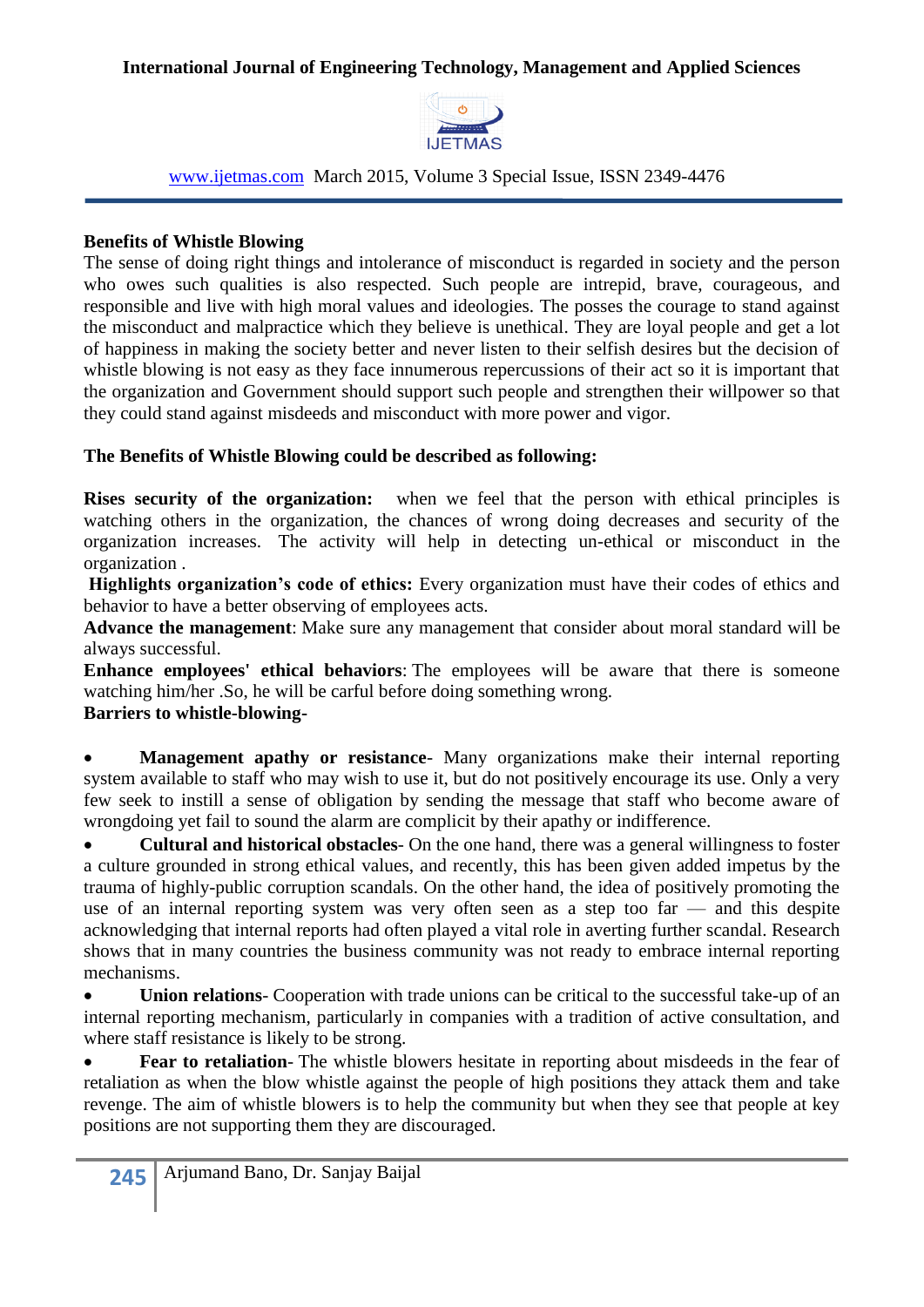

# **Liability**

• **Liability related to law-** sense of responsibility regarding law is very heavy.

 **Employee suspicion or fear-** Reporters making use of anonymous reporting mechanisms to register legitimate concerns are in all likelihood motivated in part by fear — fear of being ostracized, fear for their jobs, their future, even their safety.

# **Negative Aspects of Whistle Blowing-**

 Increases cost- when information is shared either with subordinates or superiors it always increases cost and it also creates mistrust which within the organization which leads to affect output.

• Demoralize Employees- whistle blowing creates an atmosphere of spying and counter spying which demoralizes employees in the organization.

• Low income group employees feel scared

 Misuse of Whistle blowing for harassing employees- Whistle blowing may be used as the tool for harassing people and also for settling previous scores.

# **Objectives**

- 1. Give an overview of the concept of Whistle Blowing.
- 2. To do a detailed analysis of the position and need for protection of whistle blowers in India

## **Whistle blowing in India-**

Though the Whistle Blowers Protection Act, 2011 was approved by the [Cabinet of India](http://en.wikipedia.org/wiki/Cabinet_of_India) as part of a drive to eliminate corruption in the country's bureaucracy and passed by the [Lok Sabha](http://en.wikipedia.org/wiki/Lok_Sabha) and [Rajya](http://en.wikipedia.org/wiki/Rajya_Sabha)  [Sabha](http://en.wikipedia.org/wiki/Rajya_Sabha) on 21 February 2014 and received the [President's](http://en.wikipedia.org/wiki/President_of_India) assent on 9 May 2014. The Act has not come into force till now. The act is provides a mechanism to investigate alleged corruption and misuse of power by public servants and also protect anyone who exposes alleged wrongdoing in government bodies, projects and offices. The wrongdoing might take the form of fraud, corruption or mismanagement. The Act will also ensure punishment for false or frivolous complaints. But the stories of whistle blower are pathetic and depressing.

## **The Key features of the Whistle Blowers Protection Act are as follows-**

1. Protection of Whistle blowers from victimization in their workplace.

2. Maintain secrecy of whistle blower's identity and violation of the same will be penalized by the CVC (Central Vigilance Commission).

- 3. Contains provisions for imprisonment up to 3 years and a fine up to Rs. 50000.
- 4. Penalization for officials who try to mislead the CVC.

5. Provisions for addressing issues against the Central and state government employees and employers of Public Sector.

6. Bill also seeks to protect the honest government officials and punishes those who file false complaints and charges will be liable for Imprisonment up to 2 years and fine up to Rs. 30000.

However, the Act has certain limitations as well. The Provisions of Act covers only the government sector and includes only those who are working for Government of India, the bill fails to include the state government and private sector employees within its ambit. Moreover, there is no clarity on the kinds of protection that a whistle blower is entitled to receive.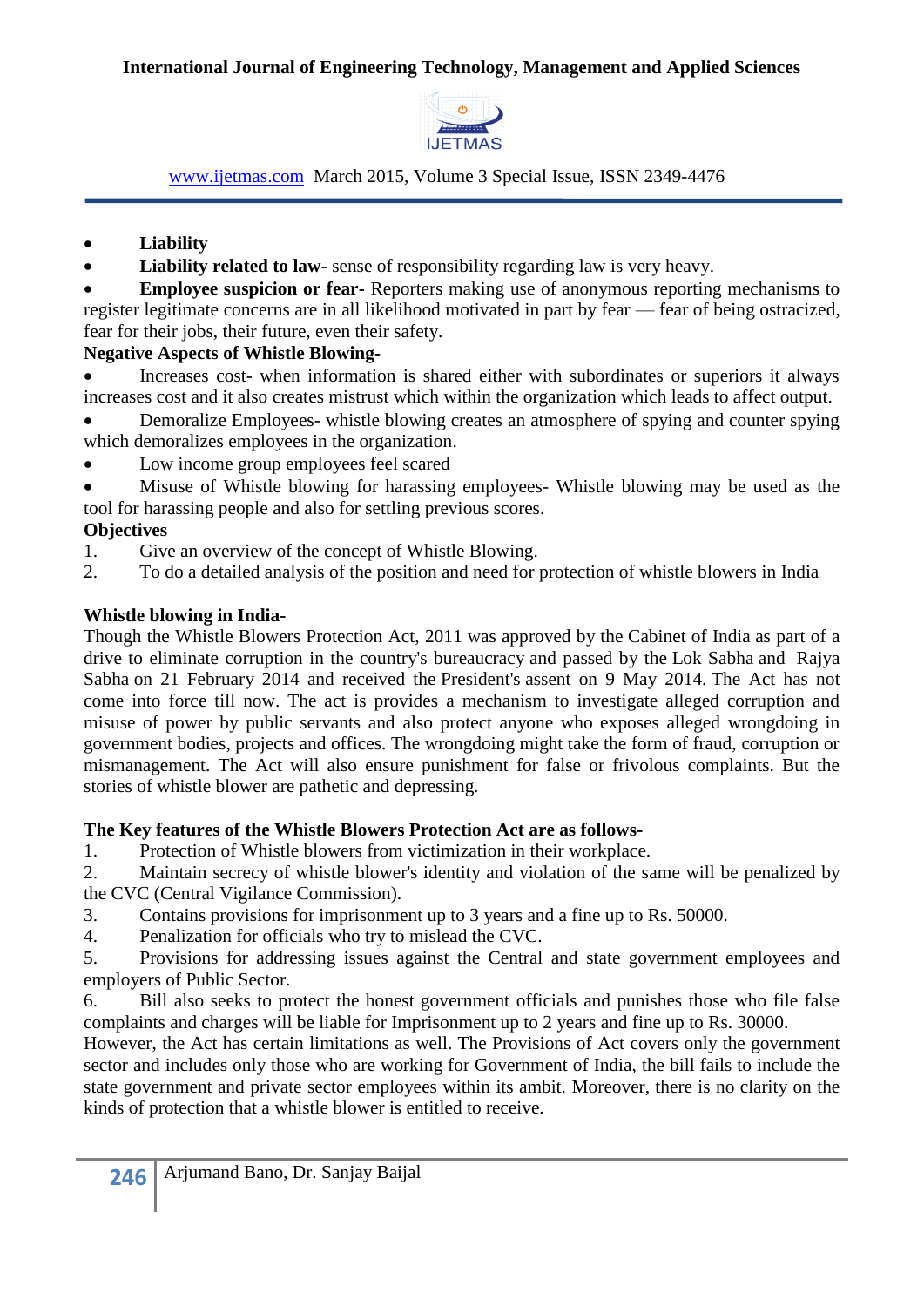

#### **Cases of whistle blowing in India-**

It is widely felt in the country that whistle blowing here is only a matter of writing anonymous complaints because of the fear of facing dire consequences starting from the bad reputation, losing the job, boycott from peer group leading to quitting the job on his own by the whistleblowers to the dreadful ones like suicide due to excessive harassment at the workplace or even murder or killing by the wrongdoers, the latter being commonly seen in our country. As this anonymity in complaints lacks credibility, so no strong action could be taken against the wrongdoers rather the culprits become more alert and ultimately the whistleblower becomes the victim. This victimization of the whistleblowers is day by day increasing and in aggravated more when RTI was legalized by the government. The RTI activists are every now and then being killed of raising voice against the wrongdoing, one of the cases being of **Amit Jhetwa** who was **a social worker and an Indian environmentalist**, he was an RTI activist involved in probing the activities of illegal mining outside the Girforest , several times he was beaten up by the goons and then finally he **was shot dead on 20th July 2010**. And then the story of the people involved in his killing, after a lot of agitation CBI made an arrest of the people who conspired of the killing. Like this there had been number of cases of attacks, abduction and torture of RTI activists becoming a part of daily newspaper. **NHAI engineer, SatyendraDubey, 31, was killed brutally on 27th Nov 2003 b**y unidentified gunmen in the town of Gaya, a lot of agitation and outcry could be seen amongst the citizens of the country which henceforth brought forward the importance for the whistleblower's protection act in the Indian constitution. One of the high profiled examples of whistleblower retaliation can be seen in **IAS Ashok Khemka case**, who is an IAS officer in the State of Haryana, his story seems like a tale of postings. Approximately he has been **posted 45 times in his career of 20 years** as wherever he went he blew the whistle for corruption in government departments , also he brought into limelight a land deal corruption in Gurgaon and around for conversion of commercial land. He reported many irregularities in the land allotments and brought this into notice of the government, though he received **S R Jindal Prize in 2011 for "Crusade against Corruption"** for exposing corruption in high places and also **received**

**ManjunathShanmugam Trust Commendation on Public Works in 2009** but on the other hand the negative reprisals which he had to face were not only detrimental from his career's point of view but also were demoralizing , on the contrary two charge sheets were filed against Khemka for failing to fulfill his responsibilities at Haryana seed development corporation. So there is a dire need for India to bring into reality the law which is only in papers till now and changing hands for recommendations. Not only creating law but a bigger challenge for the Indian government would be to successfully and efficiently implementing the law and effectively enforcing it. **Shehla Masood,** (1973-2011), She was the secretary of NGO Udai. NGO Udai was created in 2004, it recently ventured into tiger and forest conservation. **Masood was an activist working primarily on wildlife conservation, and also supported other causes like good governance,** RTI Act, Police reforms, environment, women's rights & issues and transparency. She sat on a fast in support of Anna Hazare's India against Corruption campaign. She was actively involved in raising issues related to the deaths of tigers in the various sanctuaries of M.P. Shehla herself was working for the Shyama Prasad Mukherjee Trust, organizing events for them from Srinagar to Kolkata to Delhi. She had asked for details about Narmada Samagraha, an NGO backed by the BJP Rajya Sabha MP. She was about to leave for Boat Club in Bhopal to join the anti-government protest to bring the Jan-Lokpal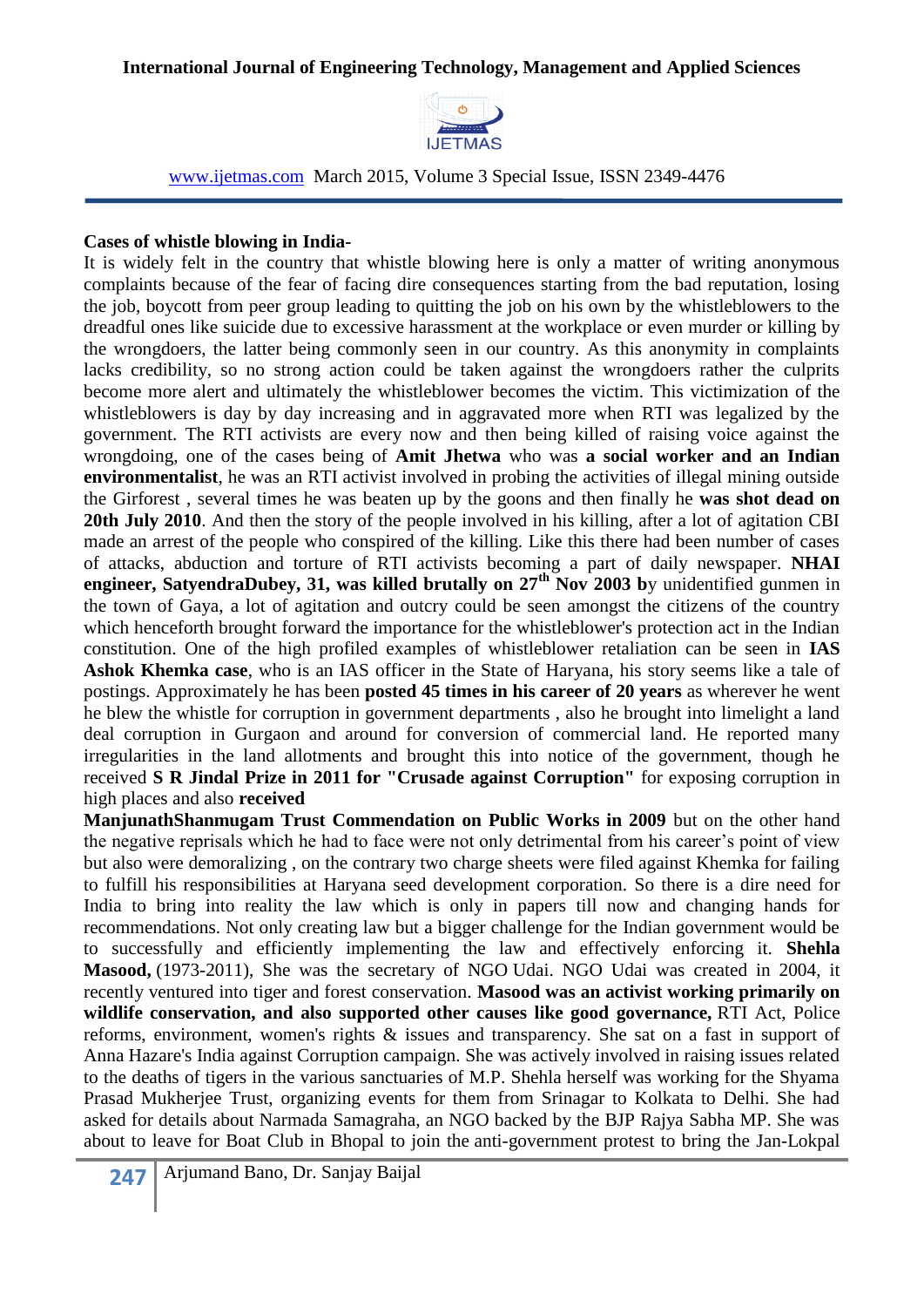

www.ijetmas.com March 2015, Volume 3 Special Issue, ISSN 2349-4476

Bill when she was killed. She co-founded RTI Anonymous, a service for whistle blowers for filing anonymous Right to Information (RTI) Applications with Indian Government departments without getting victimized, with her friends just a few days before her death. **Shehla Masood was posthumously awarded the award for her relentless effort under the category, 'Crusade Against Corruption'.** Masood was constantly living under threat, as revealed by her in an interview before she was shot dead. **On August 16, 2011 at around 11:19 AM, she was shot by an unidentified assailant from point blank range. Masood was about to leave in her car when she was shot in the driver's seat.**

Unfortunately the position of whistle blower in India has not been the same as in other developed countries. A Whistle blower policy is one of the basic features of Corporate Governance Norms. However, despite being a mandatory recommendation in the Murthy Committee Report whistle blower policy was diluted and made non mandatory provision under the Clause 49 of the Listing Agreement (Securities and Exchange Board of India) because of the lobbying of the Indian Corporations. In India the much controversial murder of Satyendra Dubey who tried to expose the corruption in the Golden Quadrilateral Highway Construction Project by writing a letter to the Prime Minister, gathered policy makers' attention towards the protection of whistle blowers. In India, till today due to absence of any legal protection to whistle blowers discourages them to raise their voices and those who take the courage of raising their voices has often paid the price for it.

| <b>Basis</b>             | <b>SHERRON WATKINS</b>                             | <b>SATYENDRA DUBEY</b>                                          |
|--------------------------|----------------------------------------------------|-----------------------------------------------------------------|
| country                  | <b>Country United States</b>                       | India                                                           |
| Employer                 | Enron Corporation                                  | National Highway Authority<br>of India, Government of India     |
| Designation              | Former Vice-President                              | Former Project Director                                         |
| Reported Irregularities  | Accounting irregularities within the<br>company    | Financial irregularities in the<br>Golden Quadrilateral Project |
| Consequence of Showing   | Lauded in the press for her                        | unidentified<br>Shot dead<br>by                                 |
| Courage                  | courageous actions and received<br>numerous honors | assailants                                                      |
| <b>Awards and Honors</b> | Persons of the Year for 2002<br>■                  | Whistleblower of the<br>$\blacksquare$                          |
|                          | <b>Court TV Scales of Justice Award</b>            | year Award from the London                                      |
|                          | Everyday Hero's Award                              | based Index on Censorship                                       |
|                          | <b>Women Mean Business</b>                         | The<br>Transparency                                             |
|                          | Award from the Business and                        | International's<br>Annual                                       |
|                          | Professional<br>Women/USA                          | integrity award                                                 |
|                          | Organization                                       | The Service Excellence                                          |
|                          | The 2003 Woman of the Year                         | award from the All India                                        |

| A comparison can be drawn in the cases of Sherron Watkins and Satyendra Dubey to highlight |  |
|--------------------------------------------------------------------------------------------|--|
| the miserable position of whistle blower in India.                                         |  |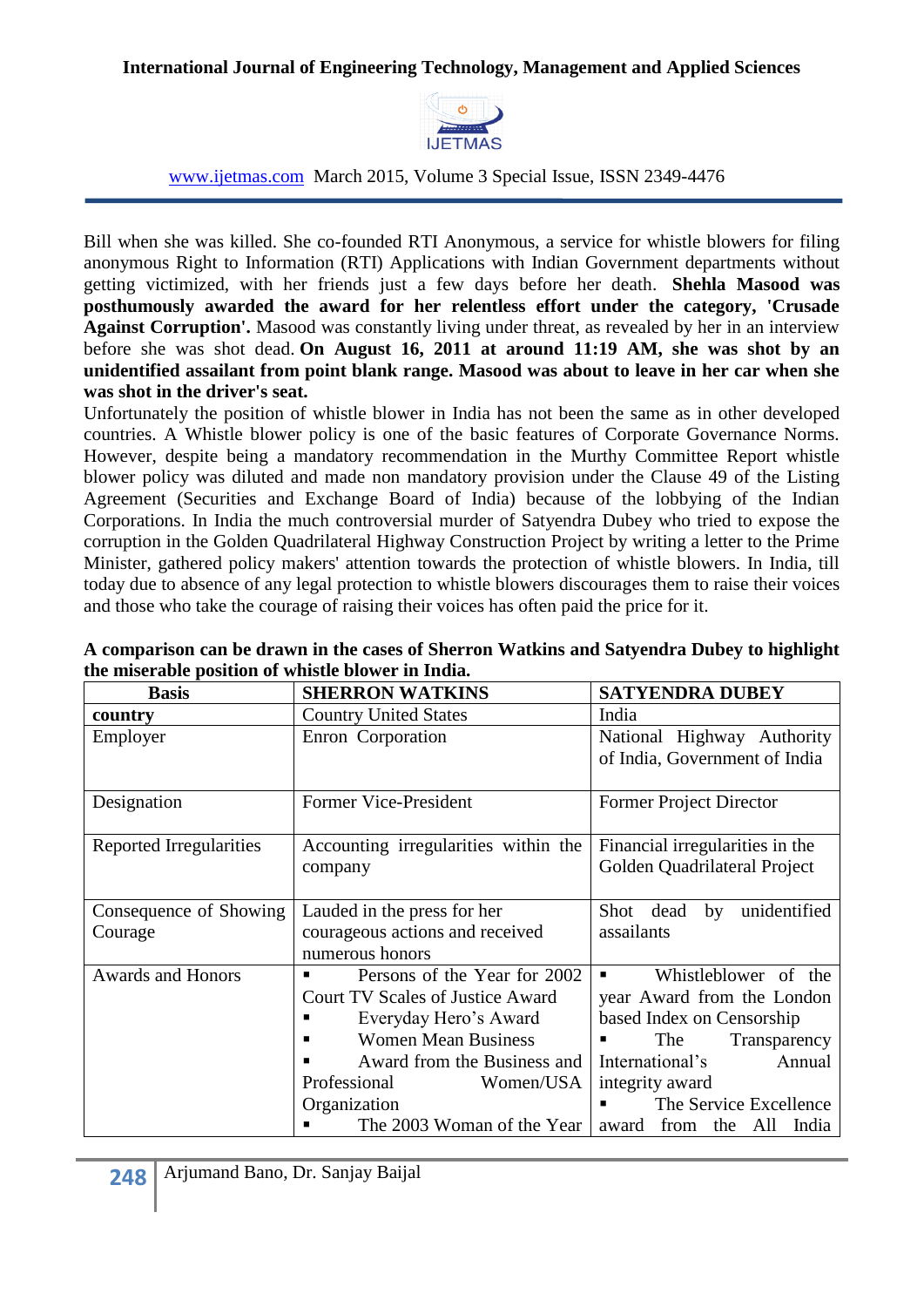

www.ijetmas.com March 2015, Volume 3 Special Issue, ISSN 2349-4476

|                                                                   | Houston<br>Award<br><b>Baptist</b><br>by<br>University<br>Barbara Walters included her<br>as one of the 10 Most Fascinating<br>People of 2002<br>Rolfe Award for Educating<br>the Public about Business<br>and<br>Finance | <b>Management Association</b>                                                              |
|-------------------------------------------------------------------|---------------------------------------------------------------------------------------------------------------------------------------------------------------------------------------------------------------------------|--------------------------------------------------------------------------------------------|
| <b>New</b><br>Regulation<br>and<br>Legislation<br>post disclosure | Passage of the Sarbanes-<br>Oxley Act on July 30, 2002<br>New Governance proposal<br>was approved by Securities and<br>Exchange Commission in November<br>2003.                                                           | <b>CVC</b><br>launched<br>$\blacksquare$<br>an<br>initiative to protect whistle<br>blowers |

# **Scenario in Other Countries-**

In countries like USA, UK which have concrete laws specially framed for protecting the whistleblowers , very less cases of malpractices and mismanagement come to the knowledge because of fear of being punished by law, but in our country where every day a new scam , a fraud , a malpractice , illegal activities are coming into light the prevalence of this law becomes an indispensable part but government still is reluctant in making it a mandatory clause of company's act

## **Foreign laws on whistleblowers**

Many comprehensive laws are prevalent all across the world on the issue of whistleblower's protection, starting with

## **• USA**

.

USA does have a framework for the protection of whistleblowers but its more of contradictory in nature. The US laws differ at state and federal level. Some of the important acts are listed below with a brief description: False claims act – it penalizes those who fraud or is involved in any malpractice in any of the governmental programs. So it's a federal tool to reduce the frauds invoked against the government. Stated below are certain federal environmental laws:

- Clean Water Act of 1972.
- **Drinking Water Act (1974)**
- **Resource Conservation and**
- Recovery Act  $(1976)$
- Toxic Substances Control Act of 1976

 Energy Reorganization Act of 1974 (through 1978 amendment to protect nuclear whistleblowers),

- The Clean Air Act (1990).
- $\blacksquare$  OSHA
- **The Pipeline Safety Improvement**
- Act (PSIA) of 2002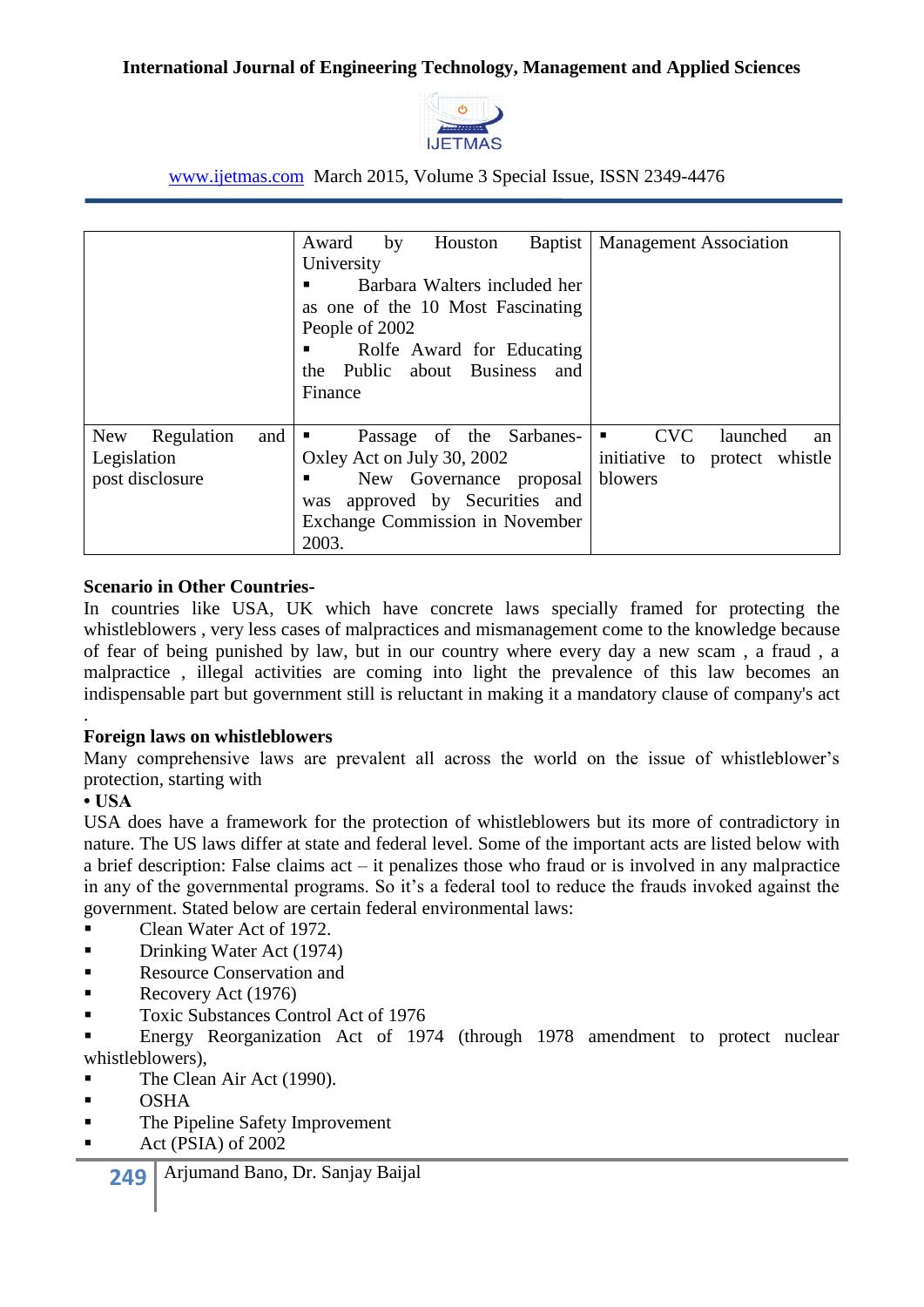

- **Wendell H. Ford Aviation**
- Investment and Reform Act for the 21st Century ("AIR 21")

Others include:

The Sarbanes–Oxley Act, enacted on July 30, 2002 to protect the whistleblowers who bring to light corporate frauds.

# **• UK**

Public Interest Disclosure Act (PIDA)

1998 – It is the act of parliament which was enforced to protect the employees from unfair and detrimental treatment of employers.

## **• Canada**

Office of the public sector integrity commissioner of Canada – also federal in nature, looks into the cases who speak up abuses for the government.

# **Whistleblower programs are weak in India**

Mechanism for whistle-blowing frauds is still 'cosmetic' in corporate India. A recent Deloitte study said despite recognition of whistleblower hotlines as a key channel to detect frauds, India has had very little success in this area because of a casual ‗tick-in-the-box' approach in planning and implementing whistleblower programs. While 90 per cent of respondents agreed that establishing a whistleblower hotline could help reduce fraud, only 68 per cent said they were actually equipped with such a hotline or policy. However, in case of existing whistle-blowing programs the respondent indicated that they were unable to utilize the existing channels to detect frauds. The report said some common aspects overlooked in the programs were: hotlines that function only for specific durations, local language support and lack of trained call handlers. "What they (companies) need to understand is that whistle blowing channels are perhaps the only source that can help detect fraud in their early stages. Companies need to build an employee/stakeholder-friendly whistle-blowing program," said Rohit Mahajan, Senior Director and Head, Forensic, Deloitte in India.The management's commitment to the program and periodic communication about the actions taken on complaints were rare, the report said. "Companies should focus their communication on assuring employees that their tips will remain confidential. To demonstrate this, they may publish internal suitably anonymous examples of where a whistleblower system report led to an investigation and appropriate disciplinary action against those found to have violated the companies' policies," Mahajan said. "We have seen several instances where hotlines are managed by administrative or human resources professionals within the company, posing challenges to the anonymity of complaints and whistleblowers," said Mahajan. Hotlines handled by third parties were seen by 43 per cent of respondents as a solution

# **Future Prospects of whistleblowers in India**

Corporate scams from Satyam to NSEL to Lilliput have given investors and [other stake](http://in.reuters.com/article/2014/06/13/bain-lawsuit-lilliput-kidswear-idINKBN0EO0CP20140613) [holders](http://in.reuters.com/article/2014/06/13/bain-lawsuit-lilliput-kidswear-idINKBN0EO0CP20140613) sleepless nights in recent years. There are others, though, who see a business opportunity in the widespread problem. Almost three-quarters of senior executives recently surveyed in India consider fraud, bribery and corruption [a significant concern.](http://www.business-standard.com/article/pti-stories/fraud-bribery-corruption-remain-key-challenges-for-india-inc-114061100743_1.html) An astounding 69% of India's companies were affected by fraud, which cost them an average 1.4% of their annual revenues, according to the recent [Global Fraud Report](http://blogs.ft.com/beyond-brics/2013/10/25/india-leading-the-world-in-insider-corporate-fraud/?Authorised=false) from the Economist Intelligence Unit and Kroll, a US risk consultancy.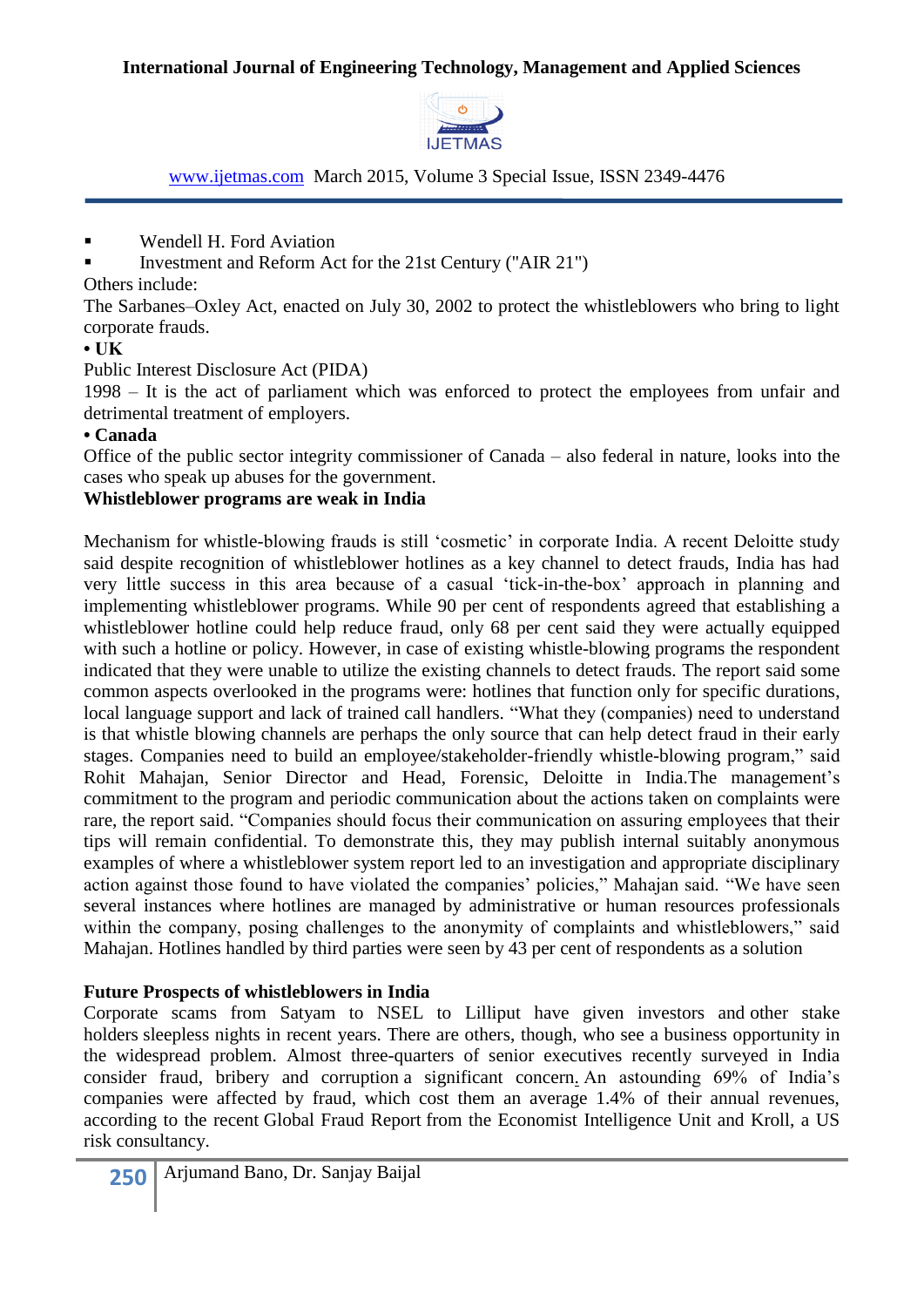

A few recent cases of corporate fraud have highlighted the prominent role courageous whistleblowers can play. For instance, Dinesh Thakur, a former Ranbaxy executive, submitted evidence to the US government on the [company's use of fraudulent data](http://articles.economictimes.indiatimes.com/2013-11-20/news/44285170_1_project-and-information-management-former-ranbaxy-executive-dinesh-thakur) to get approval to sell generic drugs, key evidence that led the company to pay a [\\$500 million fine.](http://www.thehindu.com/business/Industry/ranbaxy-got-usfda-nod-with-no-data-or-fraudulent-data-says-whistleblower/article5326014.ece) Jay Palmer, a consultant with Infosys, blew the whistle on the company's illegal scheme to use temporary visas to bring Indian staff to the US to work on long term contracts, resulting in [US federal investigations](http://www.bloomberg.com/news/2013-10-30/infosys-settles-with-u-s-in-visa-fraud-probe.html) and a \$34 million fine. But such instances are rare, as it is dangerous for these individuals to come forward in India. There have been innumerable instances of [whistleblowers being killed](http://www.thehindu.com/news/national/three-get-life-in-satyendra-dubey-murder-case/article315939.ece) or [threatened](http://zeenews.india.com/news/nation/my-familys-life-at-risk-ex-sebi-member-to-pm_729016.html) or sidelined in their company.

Two different government policies could bring scrutiny in years to come. The new company's bill passed in 2013 and the capital markets regulator Sebi have made it mandatory for listed companies to have a [whistleblower policy in place.](http://www.thehindu.com/business/markets/whistleblower-provision-mandatory-for-listed-firms-sebi/article5709482.ece) On the other hand, an act pending in Parliament which makes it [mandatory to reveal the identity](http://www.prsindia.org/billtrack/the-public-interest-disclosure-and-protection-of-persons-making-the-disclosures-bill-2010-1252/) of whistleblowers who provide tips about fraud in public sector companies and government programs could hamper the effectiveness of whistle blowing programs in public sector. The major problem lies not in employees ability to report, but the company managers' response. After all, reporting a problem will do little good if the most powerful people in the company are involved.

Maintenance of anonymity of whistle blower could help in promoting whistle blowers in the organization and the organization could get saved from fraud and corrupt practices. Yatish Mamniya Co-creator of whistle blower software, graduate of Carnegie Mellon University in information security policy and management and worked for over a decade in the area of cyber security, suggests anonymous reporting program, "Whistleblowers can report wrongdoing online, through their [website,](http://integritymatters.in/) completely anonymously. Managers in participating companies will be alerted to the complaint, and then they could go for an audit trail to see what action was taken. "About 60% of corporate frauds are detected via anonymous tip-offs from people with knowledge of wrongdoing." Yatish added

## **Research Methodology**

**Secondary data** have been used for the present study. In order to get better overview of the knowledge in the topic review of various journals, books, websites, newspapers and articles have also been done.

## **Conclusion**

Whistle blower in India is in miserable position. As per records, whistle blowers here faced innumerous problems including mistreatment from other employees, demotion; suspension and termination from the organization and in some cases even sacrifice of life. A whistle-blower reports about misconduct within an organization and often such reporting receives hostility from affected parties. If the employees are unable to raise concerns about wrongdoing, there is a risk that a scandal could come out and will damage the company's reputation. The company needs to make sure there is an easy route to raise concerns by establishing a whistle blowing policy or whistle blowing mechanism. A whistle blowing should be just to be complied with but have to be adopted as day-today practice of the organization. To achieve good whistle blowing; clear definition of